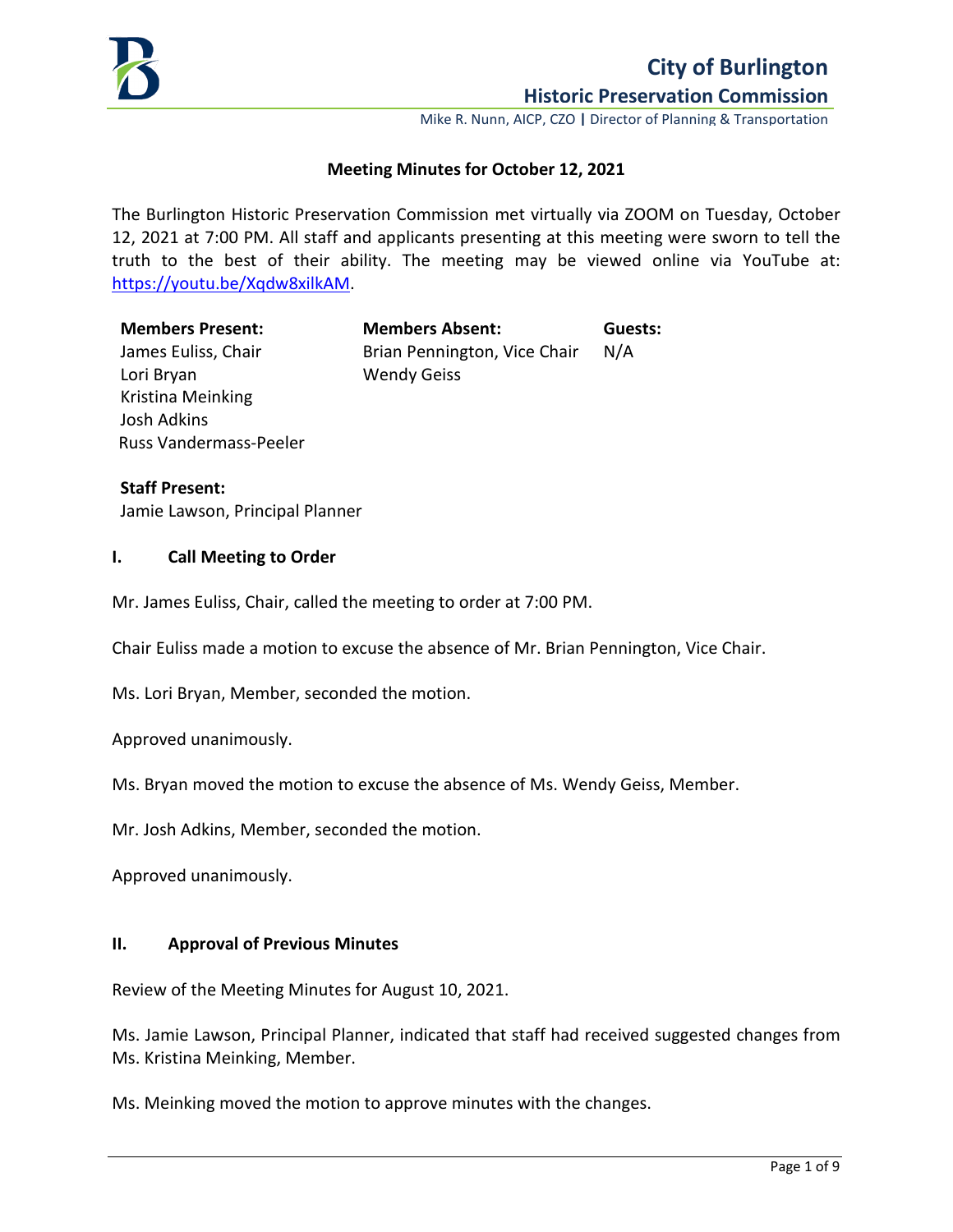Ms. Bryan seconded the motion.

Approved unanimously.

Review of the Site Visit Minutes for September 7, 2021 meeting.

Ms. Bryan indicated that she was not present. Ms. Lawson clarified that Ms. Bryan may abstain.

Mr. Russ Vandermass-Peeler, Member, moved the motion to approve the minutes with the changes offered by Ms. Kristina Meinking, Member.

Ms. Meinking seconded the motion.

Approved unanimously with Ms. Bryan abstaining.

Review of the Meeting Minutes for September 14, 2021.

Ms. Bryan indicated that she was not present and would be abstaining from the vote.

Ms. Lawson indicated that further elaboration per Ms. Meinking's comments would be added to the minutes.

Ms. Meinking moved the motion to approve the minutes with the changes.

Mr. Vandermass-Peeler seconded the motion.

Approved unanimously with Mr. Adkins and Ms. Bryan abstaining.

### **III. Applications for Major Certificates of Appropriateness**

Ms. Lawson informed the Commission that the applicant was not on the call for Item 1 and requested Item 2 be heard first.

Mr. Euliss confirmed with the Commission to adjust the agenda.

a. **ITEM 2:** HD-21-45: A request by Sharon Daggers for a side porch enclosure with two paired double hung wood sash windows and a door at 2474 Glencoe Street, PID 141425. The property is located in the Medium Density Residential (MDR) and within the Local Historic Overlay (LHO) Zone District.

Ms. Lawson provided a staff report of this item to the Commission and stated that staff recommends approval of the request.

Mr. Nelson and Ms. Daggers were sworn to tell the truth to the best of their ability. Mr. Nelson and Ms. Daggers provided details about their project to the Commission.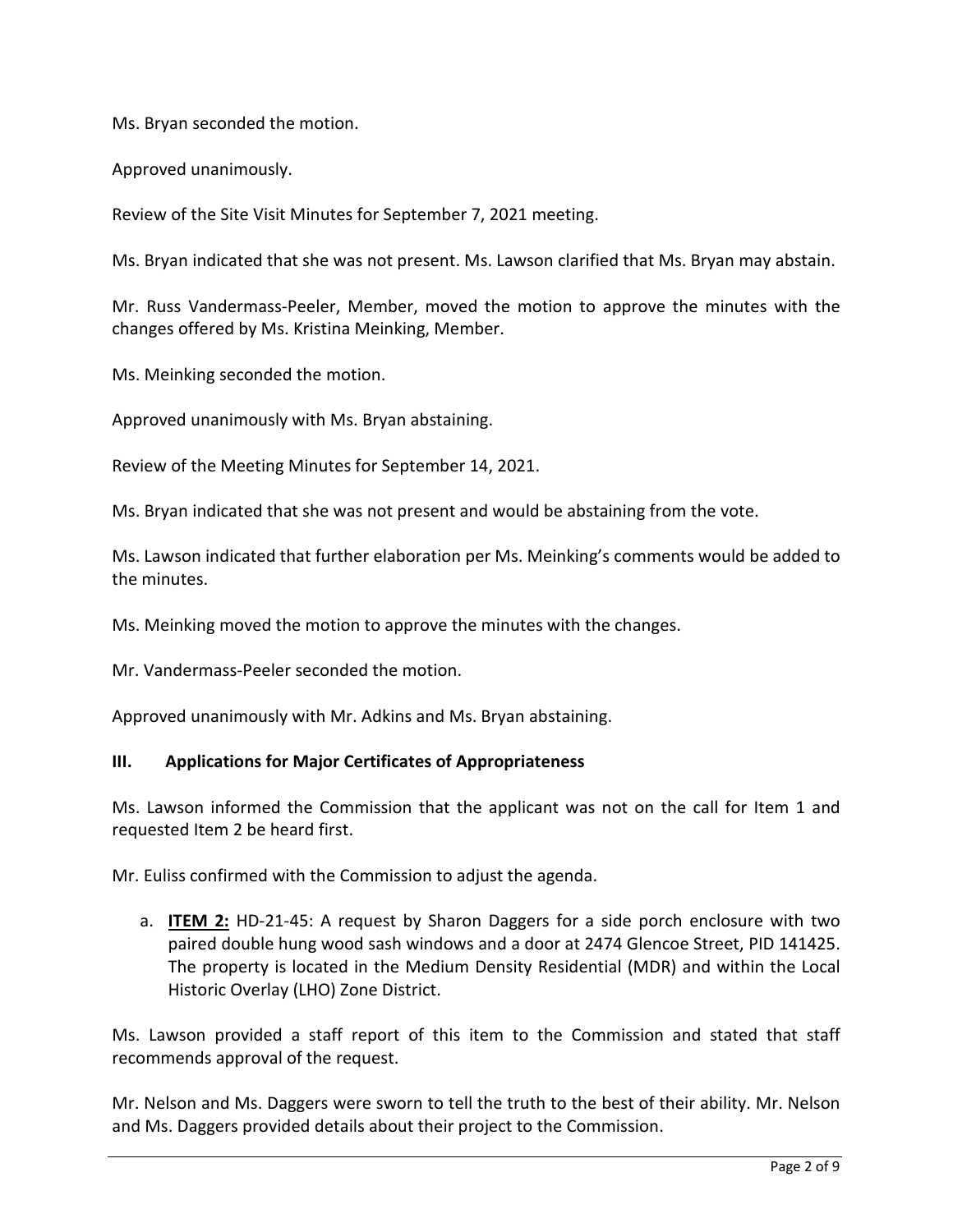Ms. Bryan asked if there were other homes in the area with enclosed porches.

Mr. Nelson and Ms. Daggers, Applicants, indicated that there are homes in the area with enclosed porches. Mr. Nelson indicated that Ms. Kathleen Turner provided a letter of approval from Preservation NC.

Mr. Euliss asked if the color and wood of the porch enclosure would match the existing residence. Mr. Nelson confirmed that everything, siding, trim color, and door color, would be the same as the existing residence.

Ms. Lawson confirmed that no public comments were received on this application and that no one present in the audience desired to speak on this item.

Mr. Euliss read the Findings of Fact into the record:

## **Findings of Fact (Porch Enclosure):**

- C11-1. If built as part of the original structure, a porch and all of its features (decks, steps, handrails, balustrades, columns, brackets, spandrels, roofs) should remain in their original state. Porches and steps should not be stripped of any original material or architectural features. If a porch is a later addition, but has become an important part of the building, then the porch and all of its features should be retained.
- C11-2. New materials used to repair porches should match the design and dimensions of the original materials as closely as possible.
- C11-3. Repairs to porches using materials incompatible with the original materials are unacceptable; for example, metal supports should not be used as substitutes for wood columns, plywood as a substitute for beaded wood ceilings, or concrete as a substitute for tongue-and-groove wood flooring.
- C11-4. Porch restorations that involve the replacement of missing details such as steps, brackets, or balustrades should be based on historical documentation. Adding details to porches to create a false historical appearance is not allowed.
- C11-5. No porch should be enclosed if the historic character of the structure would be destroyed; for example, front porches should not be enclosed to create interior spaces. Whenever possible, existing infill should be removed to restore the original appearance.
- C11-6. Side porches may be enclosed to create sun porches if the design of the enclosure is compatible with the architecture of the structure. Sun porches should be designed so that they can be installed and removed without damage to the historic structure.
- C11-7. Original porch steps should be retained or the design and dimensions matched as closely as possible if repair or replacement is needed. Wood steps should always be painted to match the porch floor.
- C11-8. Porches may be screened if the framing is recessed and the screening is placed behind columns or balustrades. Screening should be designed so that it can be removed without damage to the historic structure.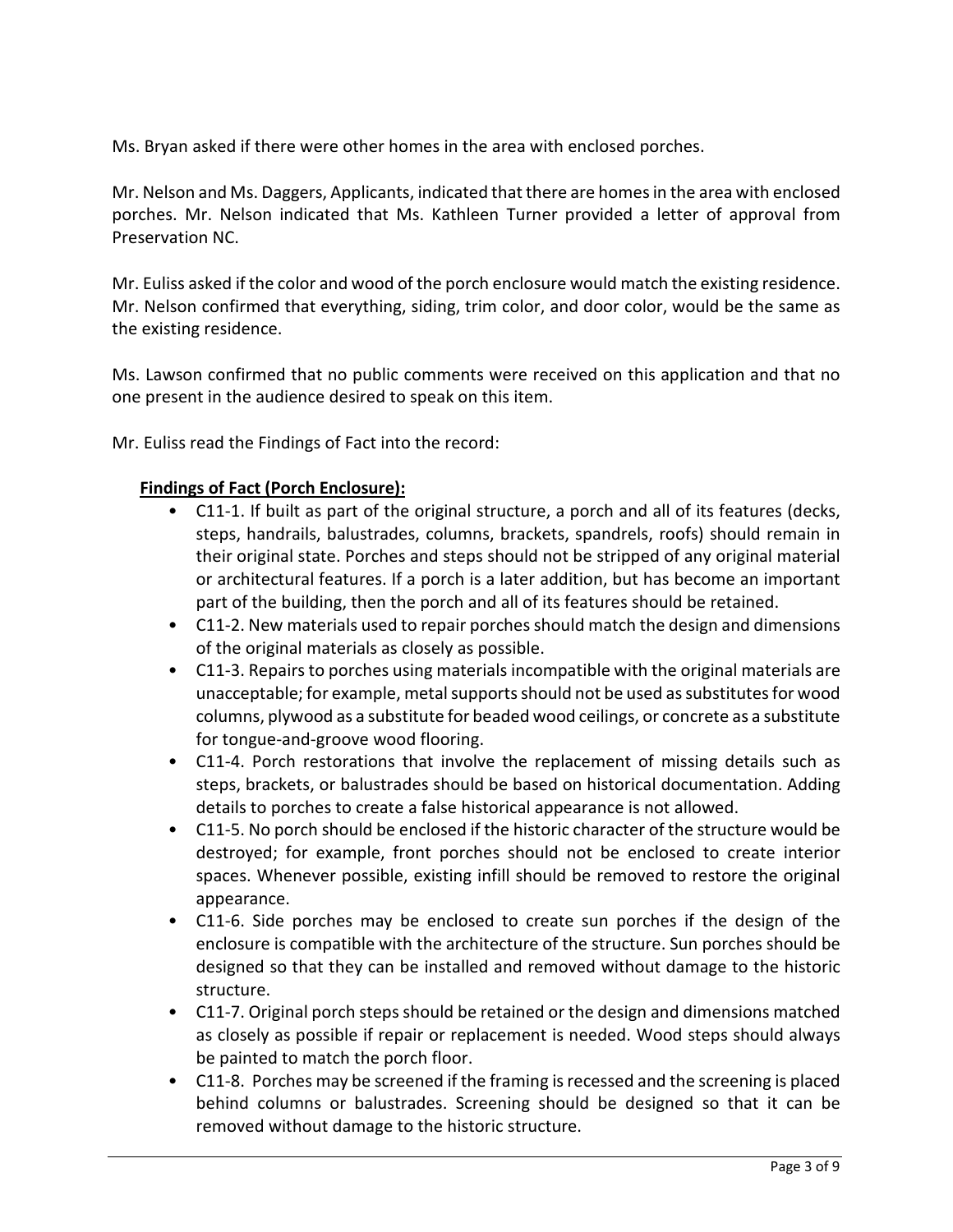- C12-1. The placement of color should be appropriate to the architectural style of the structure.
- C12-2. The placement of color should provide contrast between different materials, such as shingles and siding, and architectural elements, such as trim and soffits, if contrasting colors are appropriate to the style of the structure.
- C8-2. When the repair of a window or door is not feasible, the replacement should match as closely as possible with the original window or door in material, scale, character, and appearance. New windows or doors should have matching sash, glass, sills, frames, casings, and muntin patterns. New sash should be made of wood, not metal. Existing window casings and trim should be retained.
- C8-3. The pattern, arrangements, and dimensions of doors and windows on the principal elevations should be retained, unless restoring the appearance of the structure to its original design. On other facades, where not easily visible from the street, new openings should be proportionately the same as existing openings with matching elements. Window and door openings should not be enlarged or reduced to fit stock windows or doors.
- C7-2. Replacement materials should match the original wall materials in size, shape, and texture.
- C10-4. Awnings on windows, entryways and porches should be appropriate in design, proportion, scale and color to the architectural style and period of the structure.

Ms. Bryan moved the motion to approve the Findings of Fact.

Mr. Vandermass-Peeler seconded the motion.

Approved unanimously.

Ms. Vandermass-Peeler moved the motion to approve the Application. <Minute 23:00>

Mr. Adkins seconded the motion.

Approved unanimously.

Ms. Lawson informed the Commission that the applicant for Item 1 was now on the call. Mr. Euliss confirmed that the Commission could now hear Item 1.

b. **ITEM 1:** HD-21-41: A request by Jennifer Patterson for removal of a healthy tree greater than four (4) inches in diameter, as measured from four (4) above ground, at 619 West Front Street, PID 126168. The property is located in the Medium Density Residential (MDR) and within the Local Historic Overlay (LHO) Zone District.

Mr. Euliss confirmed that there were no conflicts of interest.

Ms. Lawson provided a staff report of this item to the Commission and that staff recommends approval of the request.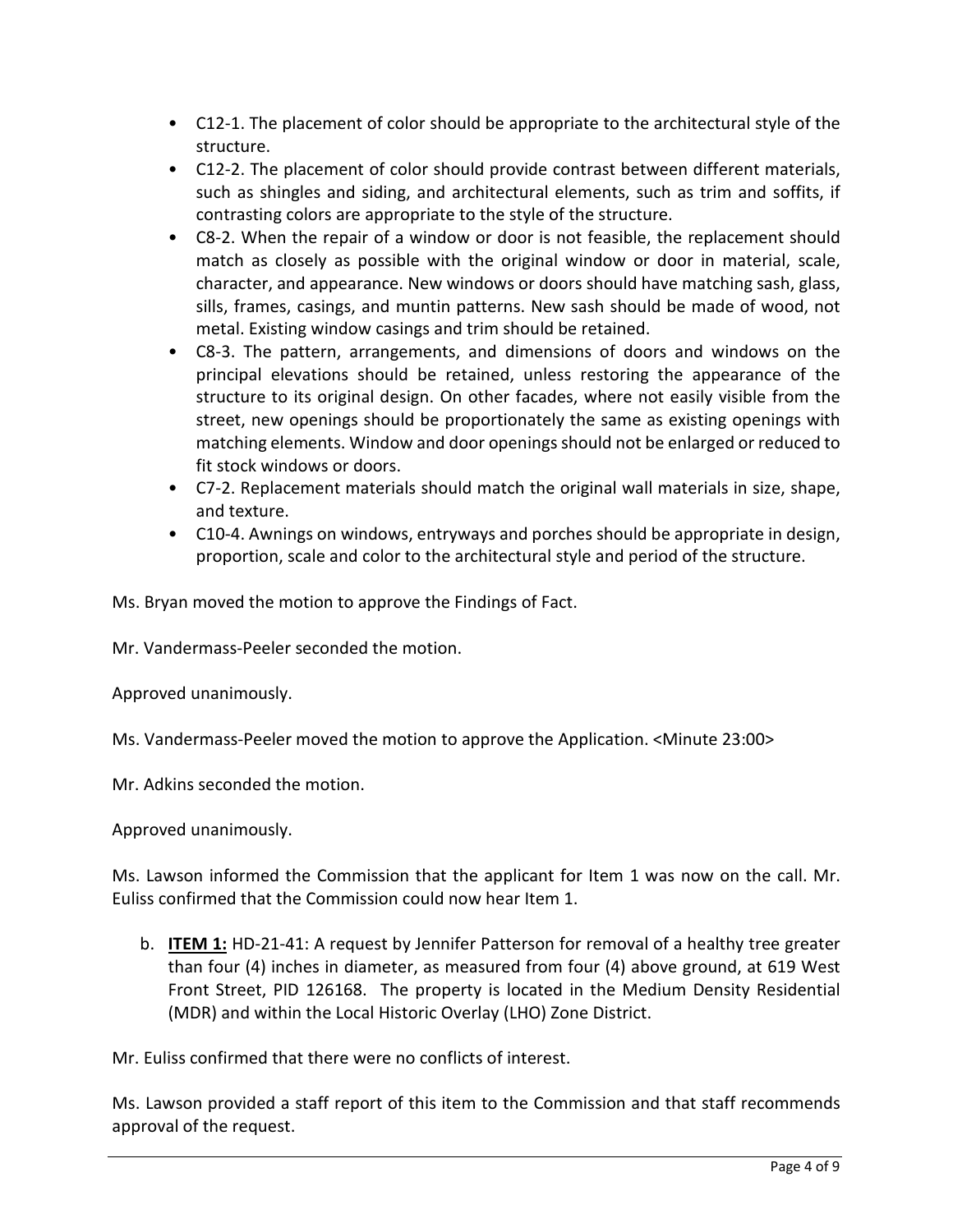Ms. Jennifer Patterson, Applicant, was sworn to tell the truth to the best of their ability. Ms. Patterson provided details about her request to the Commission. Ms. Patterson included testimony that vehicles are clipping the tree requested to be removed.

Ms. Lawson confirmed that additional trees Ms. Patterson is proposing to plant were reviewed by the City Horticulturalist and were determined to be in character with existing trees in the area, tree name "Autumn Brilliance."

Ms. Meinking asked how old the tree. Ms. Patterson did not know the age of the tree but indicated that the tree may have been planted by a prior owner.

Ms. Meinking asked if the tree is diseased or dying. Ms. Patterson did not believe that the tree was diseased.

Ms. Lawson confirmed that no public comments were received on this application and that no one present in the audience desired to speak on this item.

Mr. Euliss read the Findings of Fact into the record:

## **Findings of Fact (Removal of Tree):**

- B2-4. Mature, healthy trees should remain intact and undisturbed on a site, unless they are causing the structural deterioration of a building. A mature tree is defined as being four (4) inches or larger in diameter in West Burlington and as being fifteen (15) inches or larger in diameter in Glencoe measured four (4) feet above the ground.
- B2-8. When a tree is removed, the tree stump should be ground and the soil should be leveled and seeded.
- B2-11. New plant materials should be appropriate in species and scale to existing plant materials in the neighborhood.

Ms. Vandermass-Peeler moved the motion to approve the Findings of Fact.

Mr. Adkins seconded the motion.

Approved unanimously.

Ms. Lawson indicated Ms. Patterson would be replacing the tree with the aforementioned tree species and recommended that this be a condition of approval.

Ms. Patterson confirmed that the tree would be planted based on the recommendation of the arborist.

Ms. Lawson provided a revised condition that the replacement tree is planted by the next appropriate planting season.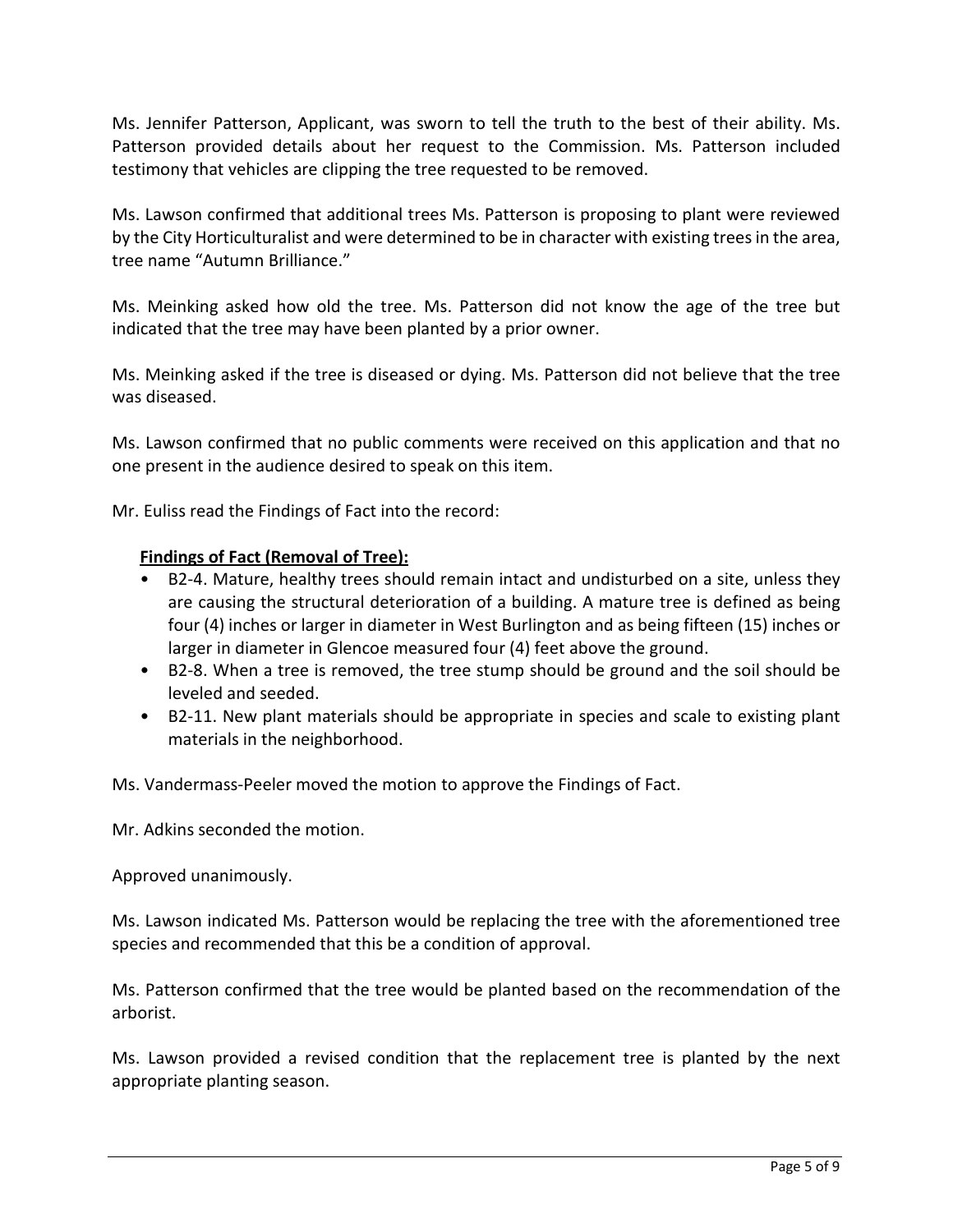Mr. Euliss confirmed with the Commission that the condition would be added. Ms. Bryan confirmed that the condition be added to the motion of approval.

Ms. Bryan moved the motion to approve the Application with the condition that the tree be replanted with the "Autumn Brilliance" tree name species by the next planting season.

Mr. Vandermass-Peeler seconded the motion.

Approved with Conditions unanimously.

Ms. Patterson asked if there would be flexibility in tree species selection. Ms. Lawson confirmed that a modified condition could be made that would allow administrative review of a different tree species selection.

Ms. Euliss confirmed that the modified condition was acceptable to the Commission.

Ms. Bryan moved the motion to approve the Application with the amended conditions that the tree be replanted with the "Autumn Brilliance" tree name species by the next planting season and that under the circumstances a different tree species is to be planted, that the City Arborist approve the tree species selection.

Mr. Vandermass-Peeler seconded the motion.

Approved with Amended Conditions unanimously.

c. **ITEM 3:** HD-21-47: A request by Sarah Vincent for removal of a chimney, not believed to be original to the home, at 706 West Davis Street, PID 126130. The property is located within the Medium Density Residential (MDR) and within the Local Historic Overlay (LHO) Zone District.

Mr. Euliss confirmed that there were no conflicts of interest.

Ms. Lawson provided a staff report of this item to the Commission and that staff recommends approval of the request.

Ms. Sara Vincent and Mr. Harold Vincent, Applicants, were sworn to tell the truth to the best of their ability. Ms. Vincent provided details about her request to the Commission. Ms. Vincent included testimony that remove of the chimney would allow a better seal for the roof.

Ms. Meinking asked when the house was built. Ms. Vincent indicated that that home was built in 1917.

Mr. Vandermass-Peeler asked what was the purpose of the chimney when it was first installed. Ms. Vincent indicated that the chimney runs to a boiler in the basement and is not connected to any fireplaces.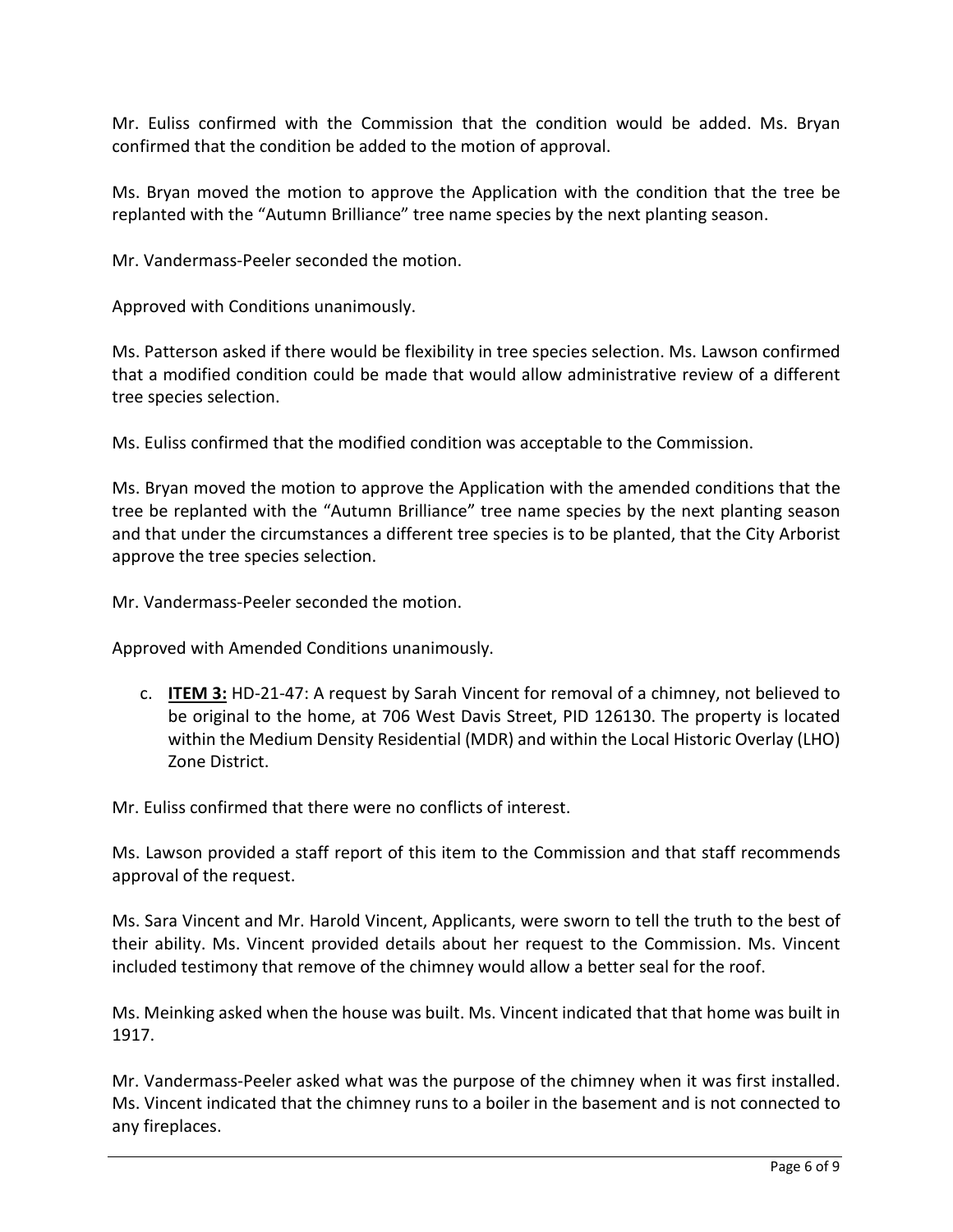Ms. Meinking asked staff what documentation was researched to determine if the chimney was original to the property. Ms. Lawson indicated that the chimney was visible in a photo from the National Historic Register Nomination, prior to establishment of the Local Historic Overlay District. Ms. Vincent indicated that the photo in the National Historic Register Nomination may have been taken in the 1970s or 1980s.

Ms. Lawson confirmed that one email was received on this item and that it was in support of the request.

Ms. Sue Lazara, Member of the Public, indicated that the chimney proposed to be removed may not be original because it lacks the brick pattern and mortar found present on the existing chimney's of the home.

Ms. Vincent indicated that the chimney proposed to be removed may have been built at the time a heating system was installed on the home.

Ms. Meinking commented on concerns regarding how to determine if the chimney is original to the home.

Mr. Euliss read the Findings of Fact into the record:

# **Findings of Fact (Removal of Chimney):**

- C4-1. The design of original chimney masonry should be preserved. Brick corbelling, clay chimney pots, or other original features should be repaired rather than removed.
- C4-2. Original chimneys visible from the public right-of-way should be repaired or rebuilt rather than removed or shortened when they become deteriorated.
- C4-3. Special care should be taken to ensure that repairs blend in color, composition, and texture.
- C4-4. Parging (covering with cement) is not an acceptable alternative to repointing deteriorated chimney masonry.
- C4-5. Chimneys or furnace stacks added after the original construction may be removed if the appearance of the structure will otherwise remain unchanged.

Ms. Bryan moved the motion to approve the Findings of Fact.

Ms. Meinking seconded the motion.

Approved unanimously.

Mr. Euliss indicated that it was difficult to determine if the chimney was original.

Mr. Vincent inquired as to the process on how to determine if a chimney is original.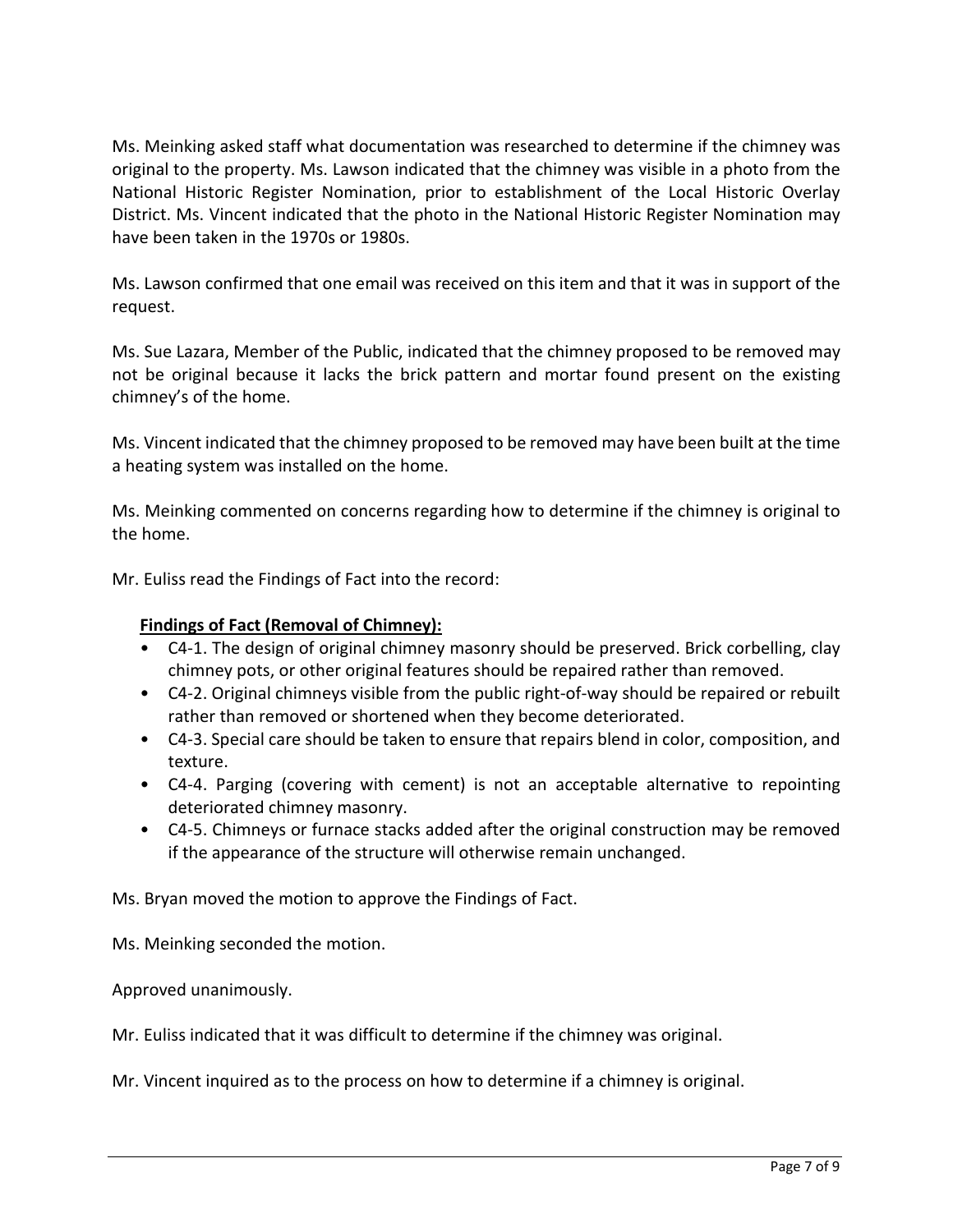Ms. Lawson confirmed that staff does not have further resources to determine whether or not the chimney is original. Ms. Lawson communicated that the request is related to maintenance of the roof and necessary to prevent further damage to the property. Ms. Lawson confirmed that the chimney is not visible to the street and that staff is in support of the request due to the chimney's impact on proper and adequate roof maintenance.

Mr. Vandermass-Peeler expressed that the home is architecturally well designed and that the chimney was unlikely to have been incorporated into its' original design.

Ms. Bryan expressed agreement with Mr. Vandermass-Peeler concerning the aesthetic.

Ms. Meinking expressed a condition to photo document the existing chimney. Ms. Meinking indicated that this documentation could assist in future considerations of similar requests.

Ms. Lawson and Ms. Vincent clarified the photo angle necessary to document the chimney.

Mr. Vandermass-Peeler moved the motion to approve the Application with conditions of providing the required pictures documenting the chimney.

Ms. Bryan seconded the motion.

Approved unanimously.

## **IV. New Business**

Mr. Euliss confirmed that there was no new business.

## **V. Other Business**

a. Architectural Survey Update

Ms. Lawson updated the Commission that the State is under review of the Survey and that a public meeting will be held at 6:30 PM on November 11<sup>th</sup>, 2021. Ms. Lawson provided further details on the Survey's results.

## b. Local Historic District amendment update

Ms. Lawson updated the Commission on the four properties requesting to be removed from the Local Historic Overlay District and that the report has been submitted to the State Historic Preservation Office for their 30-day review.

Ms. Meinking asked if the Commission would be writing a report.